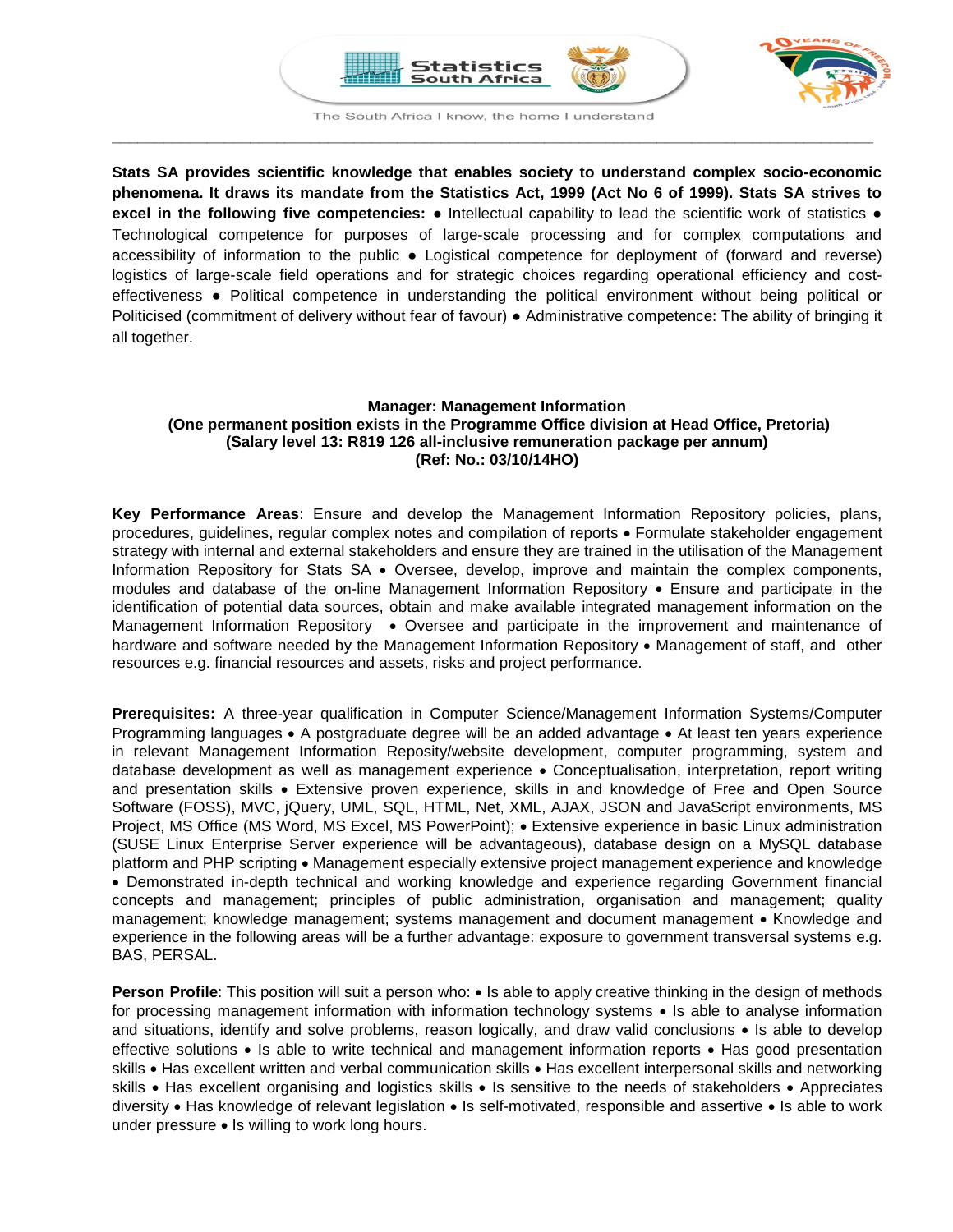#### **Chief Demographer (One permanent position exists in the Demographic Analysis division at Head Office, Pretoria) (Salary level 13: R819 126 all-inclusive remuneration package per annum) (Ref: No.: 04/10/14HO)**

**Key Performance Areas:** ● Provide leadership in conducting analysis and identifying themes of analysis of demographic phenomena ● Engage strategically with stakeholders in government ,academia and civil society over demographic issues for the purpose of identifying potential analysis collaborations ● Provide specialised statistical support and insight to all stakeholders over demographic issues • Deliver in-depth comment on contemporary issues of relevance to demography by making use current data sources ● Actively participate in any initiatives relating to demographic issues.

**Prerequisites:** ● A three-year tertiary qualification in Demography ● A postgraduate qualification will be an added advantage ●Training in project management is essential ● At least six years relevant working experience in data analysis, report writing and, statistical analysis packages ● Knowledge of mortality, morbidity, fertility, migration and research methods ● Knowledge of MS Office Suite.

**Person Profile: •** This position will suit a person with: Good interpersonal, communication, organisational, planning and management, analytical, strategic thinking, networking, facilitation, presentation, research, analytical and evaluation skills ● Ability to work independently and in a team ● Ability to handle multiple and complex tasks ● Ability to work long hours under pressure and meet tight deadlines.

## **District Manager**

#### **(One permanent position exists in the Free State Provincial Office: Thabo Mofutsanyane District) (Salary Level 12: R630 822 all-inclusive remuneration package per annum) (Ref: No.: 05/10/14FS)**

**Key Performance Areas:** ● Develop strategic, tactical/operational plans, policies, procedures, process mapping and standard operating procedure (SOP) for field operation in the province ● Manage fieldwork operations and data collection processes in the district office ● Manage the implementation of corporate services functions in the district ● Manage the implementation of statistical support service and respond to user needs and requests • Ensure the effective management and leadership of staff and utilisation of resources • Liaise with stakeholders.

**Prerequisites:** A three-year tertiary qualification in Demography/Geography/Statistics/Mathematics/Social Studies ● At least three years of extensive operations management experience ● Knowledge of project management, survey methodologies, sampling techniques, map reading, report writing, financial and fleet management ● Knowledge of MS Office Suite.

**Person Profile: ●** This position will suit a person with: Good presentation, communication, interviewing, conflictresolution and decision making skills ● An innovative and strategic thinker, assertive and team work orientated ● Ability to adapt to change ● Ability to pay attention to detail and quality ● Willingness to travel extensively and work long and irregular hours.

# **Deputy Manager: Finance and SCM (One permanent position exists in the Free State Provincial Office) (Salary level 11: R532 278 all-inclusive remuneration package per annum) (Ref. No.: 06/10/14FS)**

**Key Performance Areas:** ● Develop tactical/operational plans, policies, procedures, process mapping and standard operating procedures (SOP) for the SCM in the province • Manage the functions for financial advisory services, financial management and financial administration in the province ● Manage provincial SCM function ● Manage provincial asset function ● Liaise with stakeholders ● Manage staff and other resources.

**Prerequisites: •** A three-year tertiary qualification in Financial Management/Accounting • Training in Public Finance Management Act, LOGIS, BAS and PERSAL is essential • At least five years experience in Accounting and Auditing ● Management experience in the finance field ● Knowledge of MS Office Suite ● A valid driver's license will be an added advantage.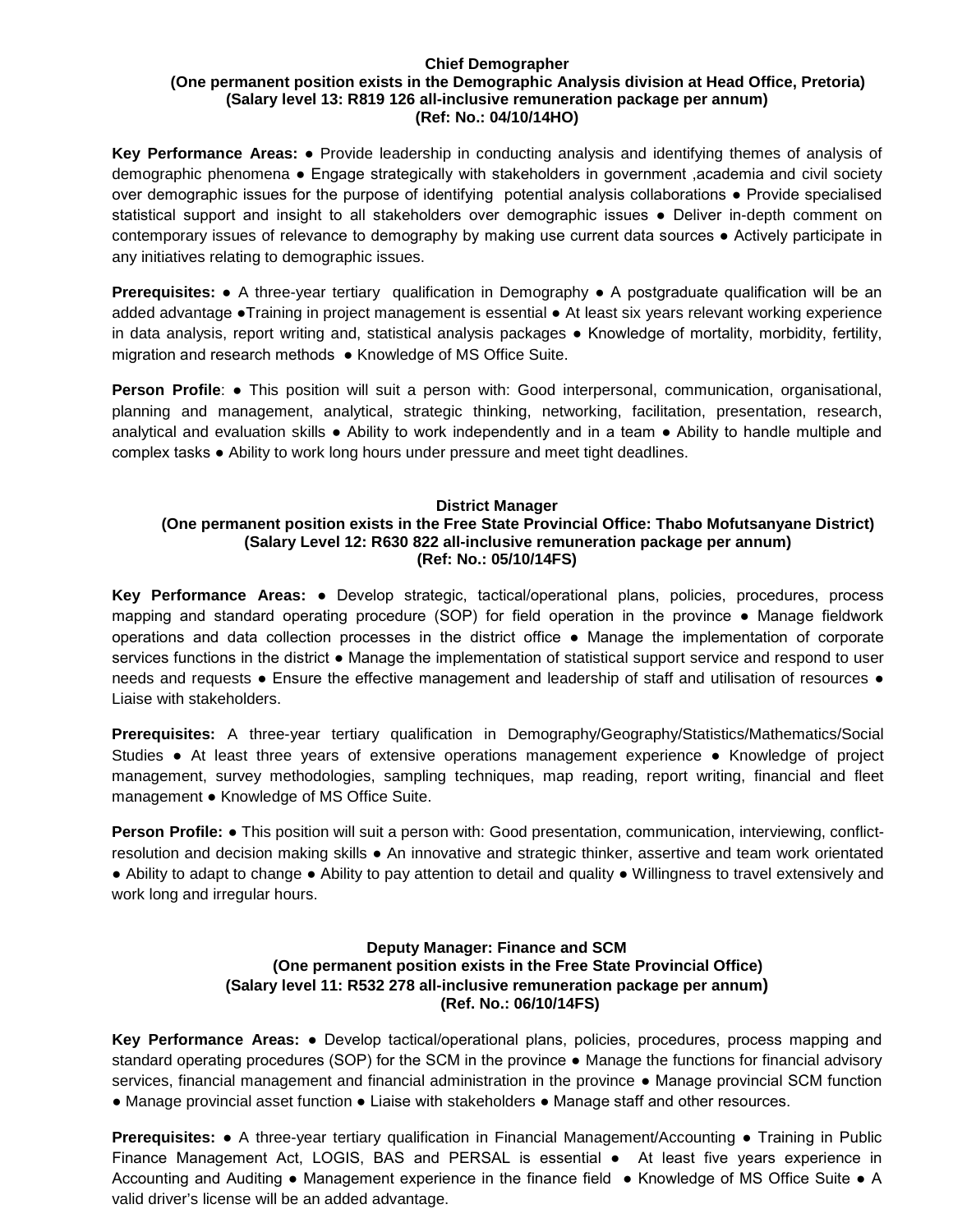**Person Profile: ●** This position will suit a person who is: Trustworthy, patient and vigilant with good interpersonal, communication, quality management, problem-solving and decision-making skills ● Must be independent and with a sound code of ethics.

### **Deputy Manager: Economist (One permanent position exists in the Economic Analysis division at Head Office, Pretoria) (Salary level 11: R532 278 all-inclusive remuneration package per annum) (Ref. No.: 07/10/14HO)**

**Key Performance Areas:** ● Develop, coordinate and implement detailed plans for relevant components of the GDP estimates ● Oversee the execution of the GDP estimation plan and actively participate in all relevant and applicable activities ● Provide key economic information about the South African economy through the estimation of the GDP ● Conduct complex research in order to continuously update, assess and improve on the indicators and methodologies used for GDP estimation ● Execute specialised and complex data analysis and editing, complemented by analytical reports • Develop, maintain and review economic guidelines and quality standards ● Ensure the development of training manuals ● Establish and maintain strategic contacts with local and international experts and organisations • Provide advice to a range of stakeholders on economic issues, trends and formulate recommendations ● Lead the development and review of detailed sources and method documentation ● Manage a team, staff performance and ensure compliance to applicable legislation and directives.

**Prerequisites:** ● A three-year tertiary qualification in Economics/Econometrics or related field ● Training in the System of National Accounts/GFS and related international accredited guidelines and methodologies from the IMF, OECD and the UN is desirable ● Training in statistical techniques such as benchmarking and seasonal adjustment ● Training in the compilation and use of price and volume indexes ● Training in analytical or statistical software packages is essential • Experience in performing specialised economic analysis • At least three to five years experience in the field of national accounts and/or relevant economics statistics field ● Proven research experience ● Working knowledge of National Accounts ● Knowledge of relevant economic research methodologies ● Knowledge of MS Office Suite.

**Person Profile:** •This position will suit a person with: • Good interpersonal, communication, planning and management, project management, presentation, analytical and strategic thinking skills ● Ability to work in a team ● Ability to work long hours under pressure and meet tight deadlines ● Ability to handle multiple tasks and projects.

## **Deputy Manager: Creditors Payment**

## **(One permanent position exists in the Financial Administration division at Head Office, Pretoria) (Salary level 11: R532 278 all-inclusive remuneration package per annum) (Ref: No.: 08/10/14HO)**

**Key Performance Areas:** ● Manage processing of invoices and claims to service providers and other persons ● Ensure the maintenance of sound financial controls ● Oversee the reconciliation of balances on suspense accounts and related transactions ● Manage compilation and submission of financial statements as prescribed ● Effectively manage petty cash ● Manage staff and other resources.

**Prerequisites:** ● A three-year tertiary qualification in Finance ● Training and experience in BAS/Logis is essential ● At least five years experience working in Accounts and Payments ● Knowledge of financial administration and processing of transactions on transversal systems ● Knowledge of the PFMA, Treasury Regulations, Standard Chart of Accounts, Public Service Regulations and MS Office Suite is essential ● A valid driver's license.

**Person Profile: •** This position will suit a person who has: • Good logical, analytical, planning, administrative, supervisory, communication and report writing skills • Must take initiative, be assertive, forthright, honest, and have the drive to take ownership of his/her work.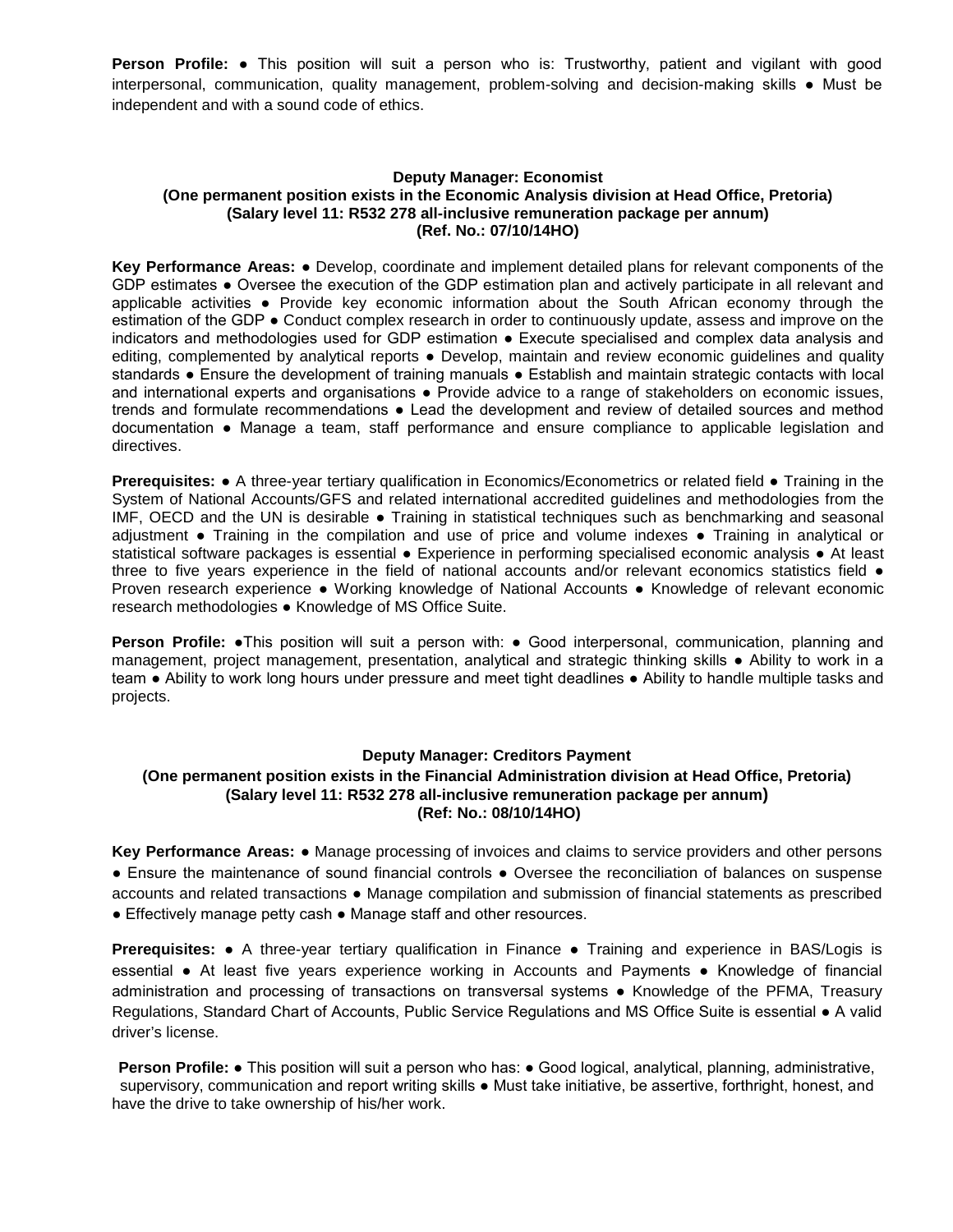### **Principal: Management Information Officer (One permanent position exists in the Programme Office division at Head Office, Pretoria) (Salary level 11: R532 278 all-inclusive remuneration package per annum) (Ref: No.: 09/10/14HO)**

**Key performance areas:** Develop the Management Information Repository policies, plans, procedures, guidelines, and compile regular complex notes and reports • Provide support and liaise with internal and external stakeholders and train them on Management Information Repository • Develop, implement, maintain and improve the complex components, modules and database within an on-line Management Information Repository • Identify potential sources and make available integrated management information on the Management Information Repository • Maintenance of hardware and software required by the Management Information Repository.

**Prerequisites:** A three-year qualification in Computer Science/Management Information Systems/Computer Programming languages • A postgraduate degree will be an added advantage • At least five years experience in relevant Management Information Repository /website development, computer programming, system and database development as well as management experience • Knowledge of MS Office Suite and experience in MS Project and Visio Standard • Conceptualisation, interpretation, report writing and presentation skills • Extensive proven experience, skills in and knowledge of Free and Open Source Software (FOSS), MVC, jQuery, UML, SQL, HTML, Net, XML, AJAX, JSON and JavaScript environments, MS Project, MS Office (MS Word, MS Excel, MS PowerPoint); • Extensive experience in basic Linux administration (SUSE Linux Enterprise Server experience will be advantageous), database design on a MySQL database platform and PHP scripting  $\bullet$ Management especially extensive project management experience and knowledge • Demonstrated in-depth technical and working knowledge and experience regarding Government financial concepts and management; principles of public administration, organisation and management; quality management; knowledge management; systems management and document management • Knowledge and experience in the following areas will be a further advantage: exposure to government transversal systems e.g. BAS, PERSAL.

**Person profile:** This position will suit a person with: • Good presentation, communication, interpersonal, teambuilding, networking, organising and logistics skills • Ability to apply creative thinking in the design and handling of multiple and complex tasks and projects • Ability to analyse information and situations, identify and solve problems, reason logically and draw valid conclusions • Ability to develop effective solutions • Ability to write technical reports • Sensitivity to the needs of stakeholders • Ability to appreciate diversity • Self-motivation, responsibility and assertiveness • Ability to work under pressure and long hours • A valid driver's license.

## **Principal Demographer**

# **(One permanent position exists in the Demographic Analysis division at Head Office, Pretoria) (Salary level 11: R532 278 all-inclusive remuneration package per annum) (Ref: No.: 10/10/14HO)**

**Key Performance Areas:** ● Provide support in conducting analysis and identifying themes of analysis of demographic phenomena ● Engage with stakeholders in government, academia and civil society over demographic issues ● Respond to data requests to all stakeholders over demographic issues ● Deliver comment on contemporary issues of relevance to demography making use of current data sources ● Support any initiatives relating to demographic issues.

**Prerequisites:** A three-year tertiary qualification in Demography ● A postgraduate qualification will be an added advantage ● At least five years experience in quantitative and qualitative research experience, and data analysis ● Training in Project Management and statistical analysis packages is essential ● Knowledge of fields such as mortality, morbidity, fertility, migration and research methods.

**Person Profile:** This position will suit a person who is: Innovative, independent and team player-orientated with good communication, interpersonal, presentation analytical, networking and organising skills • Ability to work under pressure ● Willingness to travel extensively.